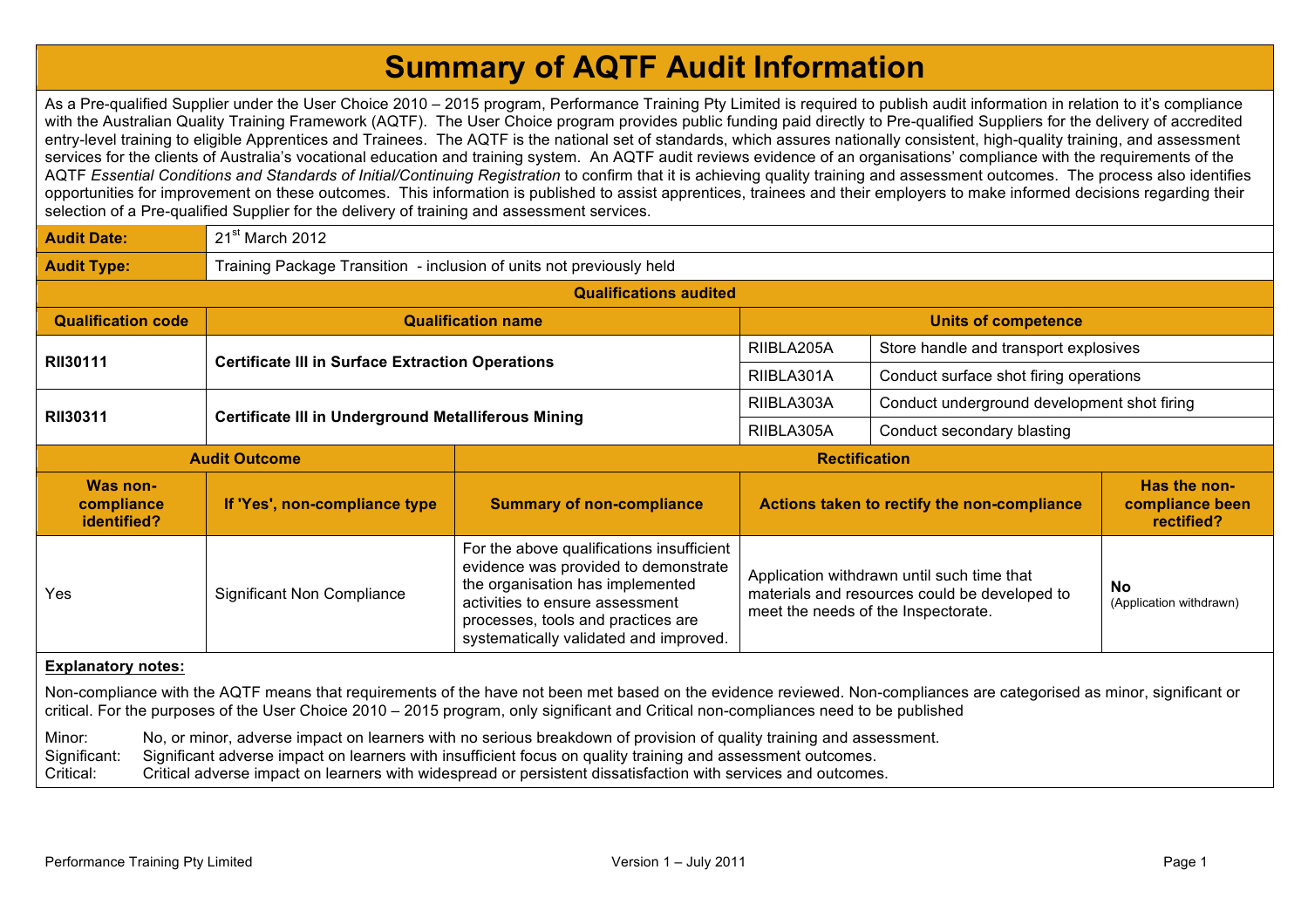## **Summary of AQTF Audit Information**

As a Pre-qualified Supplier under the User Choice 2010 – 2015 program, Performance Training Pty Limited is required to publish audit information in relation to it's compliance with the Australian Quality Training Framework (AQTF). The User Choice program provides public funding paid directly to Pre-qualified Suppliers for the delivery of accredited entry-level training to eligible Apprentices and Trainees. The AQTF is the national set of standards, which assures nationally consistent, high-quality training, and assessment services for the clients of Australia's vocational education and training system. An AQTF audit reviews evidence of an organisations' compliance with the requirements of the AQTF *Essential Conditions and Standards of Initial/Continuing Registration* to confirm that it is achieving quality training and assessment outcomes. The process also identifies opportunities for improvement on these outcomes. This information is published to assist apprentices, trainees and their employers to make informed decisions regarding their selection of a Pre-qualified Supplier for the delivery of training and assessment services.

| : Date:            | ດດ⊓d<br>June 2011<br>77     |
|--------------------|-----------------------------|
| <b>Audit Type:</b> | <b>Registration Renewal</b> |

| <b>Qualifications Audited</b>                                         |                                                                   |  |  |  |
|-----------------------------------------------------------------------|-------------------------------------------------------------------|--|--|--|
| <b>Qualification</b><br>code                                          | <b>Qualification name</b>                                         |  |  |  |
| <b>BSB07 Business Services Training Package</b>                       |                                                                   |  |  |  |
| <b>BSB40807</b>                                                       | Certificate IV in Frontline Management                            |  |  |  |
| <b>BSB41407</b>                                                       | Certificate IV in Occupational Health and Safety                  |  |  |  |
| Registered competencies listed beneath the course/qualification title |                                                                   |  |  |  |
| <b>BSB30107</b>                                                       | <b>Certificate III in Business</b>                                |  |  |  |
| BSBMKG407A                                                            | Make a presentation                                               |  |  |  |
| <b>CPC08 Construction, Plumbing and Services Training Package</b>     |                                                                   |  |  |  |
| CPC20108                                                              | <b>Certificate II Construction</b>                                |  |  |  |
| <b>HLT07 Health Training Package</b>                                  |                                                                   |  |  |  |
| Registered competencies listed beneath the course/qualification title |                                                                   |  |  |  |
| <b>HLT21107</b>                                                       | <b>Certificate II in Emergency Medical Service First Response</b> |  |  |  |
| HLTFA301B                                                             | Apply first aid                                                   |  |  |  |
| RII09 Resources and Infrastructure Industry Training Package          |                                                                   |  |  |  |
| RII10109                                                              | Certificate I in Resources and Infrastructure Operations          |  |  |  |
| RII20109                                                              | Certificate I in Resources and Infrastructure Operations          |  |  |  |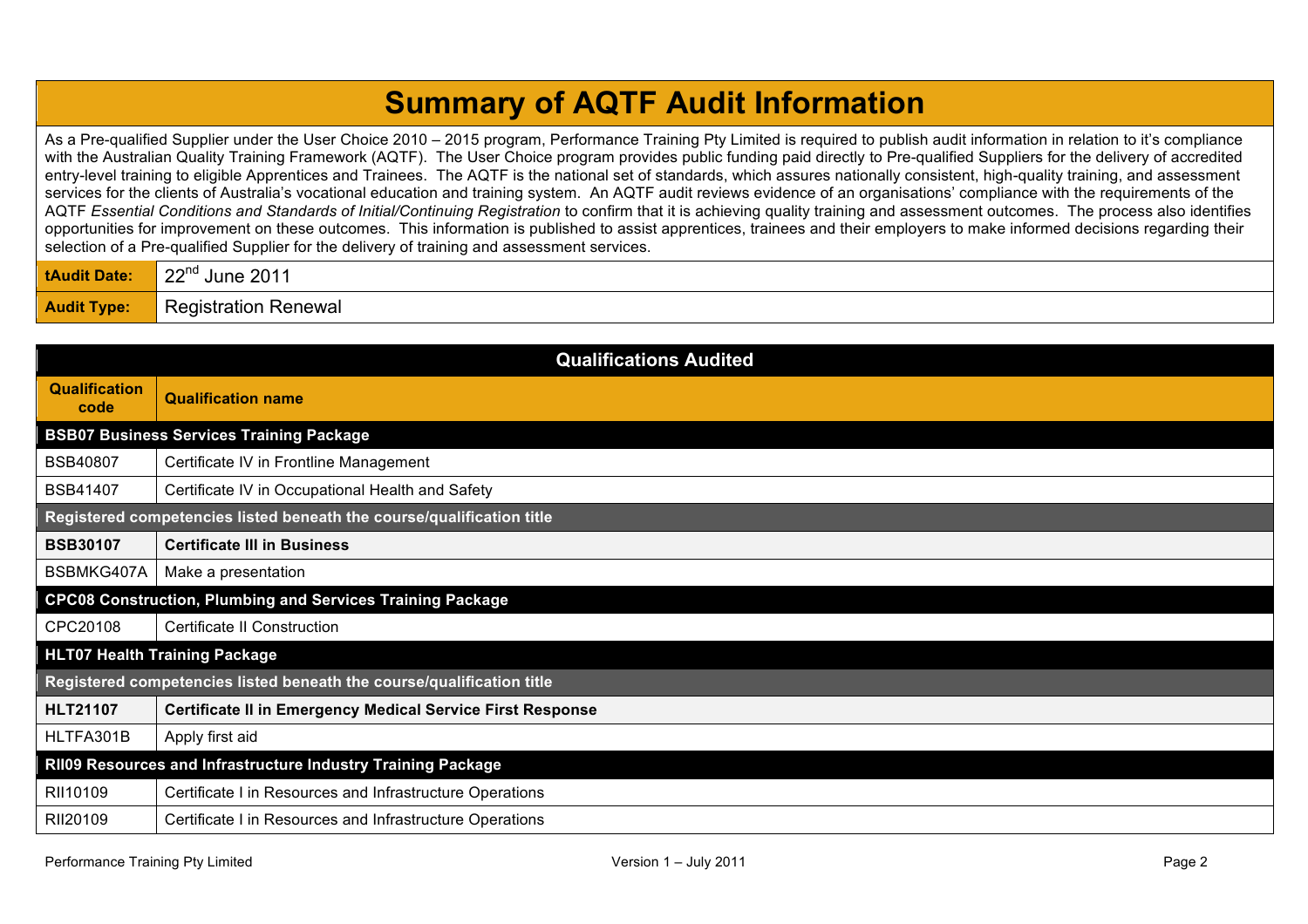| <b>Qualifications Audited</b> |                                                           |  |  |  |
|-------------------------------|-----------------------------------------------------------|--|--|--|
| <b>Qualification</b><br>code  | <b>Qualification name</b>                                 |  |  |  |
| RII20209                      | Certificate II in Surface Extraction Operations           |  |  |  |
| RII20309                      | Certificate II in Underground Mining                      |  |  |  |
| RII20409                      | Certificate II in Underground Metalliferous Mining        |  |  |  |
| RII20509                      | Certificate II in Resource Processing                     |  |  |  |
| RII20609                      | Certificate II in Mining Field Exploration                |  |  |  |
| RII20709                      | Certificate II in Civil Construction                      |  |  |  |
| RII30109                      | Certificate III in Surface Extraction Operations          |  |  |  |
| RII30209                      | Certificate III in Underground Coal Operations            |  |  |  |
| RII30309                      | Certificate III in Underground Metalliferous Mining       |  |  |  |
| RII30409                      | Certificate III in Resource Processing                    |  |  |  |
| RII30509                      | Certificate III in Mining Exploration                     |  |  |  |
| RII30609                      | Certificate III in Small Mining Operations                |  |  |  |
| RII30709                      | Certificate III in Mine Emergency Response and Rescue     |  |  |  |
| RII30809                      | Certificate III in Underground Metalliferous Mining       |  |  |  |
| RII30909                      | Certificate III in Civil Construction                     |  |  |  |
| RII40109                      | Certificate IV in Surface Extraction Operations           |  |  |  |
| RII40209                      | Certificate IV in Surface Coal Mining (Open Cut Examiner) |  |  |  |
| RII40309                      | Certificate IV in Metalliferous Mining Operations         |  |  |  |
| RII40409                      | Certificate IV in Underground Coal Operations             |  |  |  |
| RII40509                      | Certificate IV in Resource Processing                     |  |  |  |
| RII40607                      | Certificate IV in Civil Construction Operations           |  |  |  |
| RII40709                      | Certificate IV in Civil Construction Supervision          |  |  |  |
| RII50109                      | Diploma of Surface Operations Management                  |  |  |  |
| RII50909                      | Diploma of Underground Coal Mining Management             |  |  |  |
| RII60309                      | Advanced Diploma of Surface Coal Mining                   |  |  |  |
| RII60709                      | Advanced Diploma of Underground Coal Mining Management    |  |  |  |